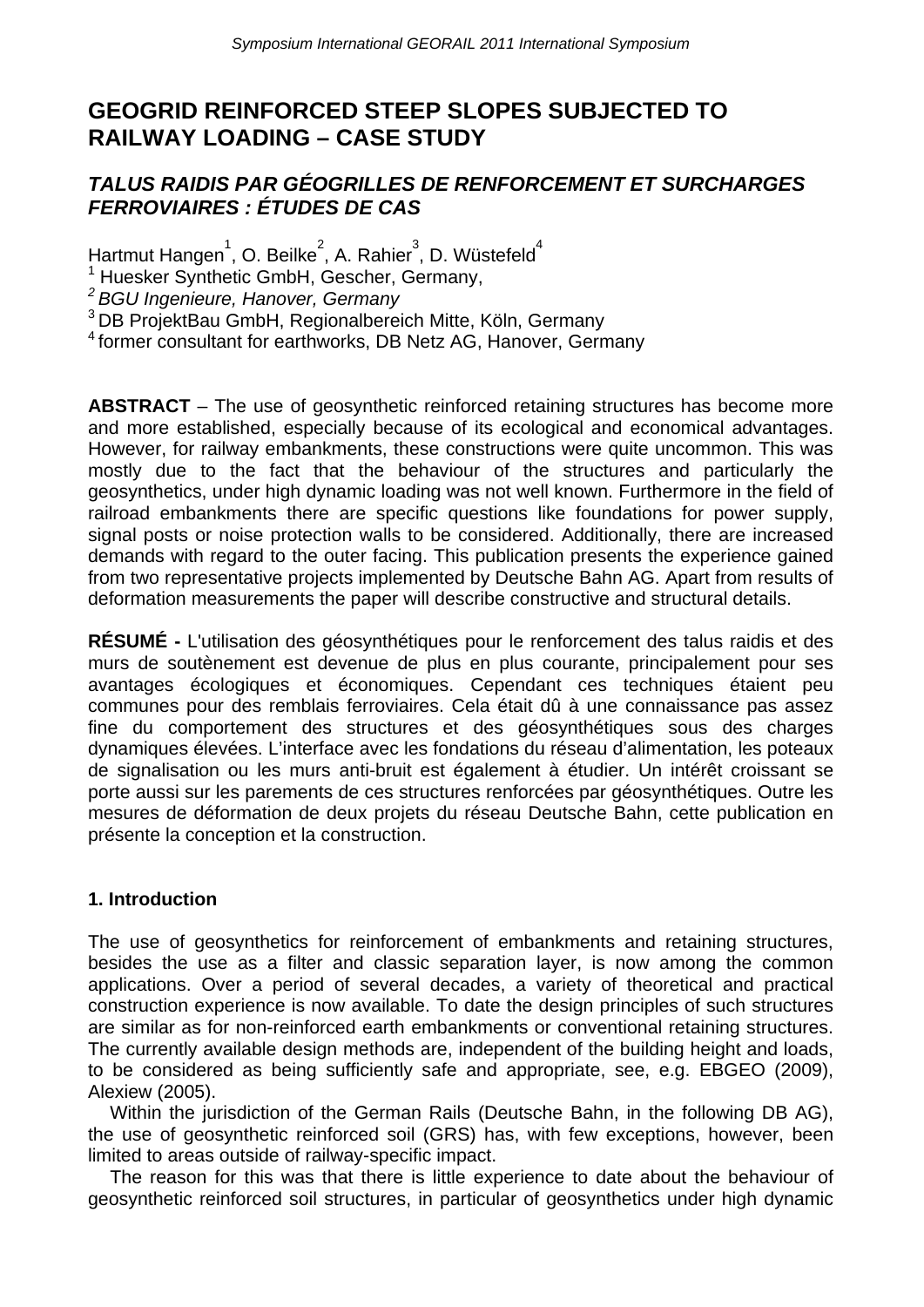loads. Furthermore, an accurate prediction of the expected deformations of GRS structures has shown to be difficult. This applies to buildings with static as well as to dynamic loading. Often, deformation predictions are undertaken using the finite element method (FEM). It must be noted, however, that the calculated deformations do not always represent the real deformation behaviour in an inadequate manner.

Significant differences to non-reinforced embankments and conventional retaining structures can be observed in the execution. Geosynthetic reinforced embankments, in this respect, can be compared neither to pure earthworks nor to traditional retaining structures; a classification as "constructive earthwork" comes closest to being correct. Especially in the field of railway structures, specific demands are placed on the condition of the outer surface and several specific practical construction requirements are also in place. For example, foundations of signalling or overhead line poles or foundations of noise barriers may require specific solutions.

In planning and design of GRS structures within the jurisdiction of the DB AG, in addition to the generally accepted standards, guidelines and recommendations, the company-specific rules of DB AG, and in particular the Directive RiL 836, DB Netz AG (2008) are to be considered. Furthermore, the implementation of GRS structures within the jurisdiction of the DB AG is currently subject to a corporate internal approval (Unternehmens Interne Genehmigung, UiG) and an individual approval (Zustimmung im Einzelfall, ZiE) by the Federal Railway Office (EBA). Part of such approvals is usually a requirement to monitor the behaviour of the structures in the form of periodical reports and geotechnical measurement programs. This would built up a systematic base for future actions.

Two selected projects by Deutsche Bahn AG, which were monitored in the course of their construction and service, will be presented in detail in this paper. These are the socalled *Nordhafengleis* near Hanover-Ledeburg, and the hub of Köln-Mülheim, NBS Cologne-Rhine/Main.

Apart from the results of deformation measurements, constructive and practical construction solutions will also be outlined.

# **2. Railway-Specific Loading**

#### *2.1. Actions*

Design of railway infrastructure, structural elements as well as earthwork, necessitates the careful consideration of actions. These include in particular the occurrence of centrifugal and braking forces, the high variability and the influence from dynamic effects of the loading. The question, however, whether at all and if so, to what extent such influences have to be taken into account for the design, depends largely on the distance to the track. According to RiL 836 (2008), the track can be divided here into a so-called inner and outer pressure zone. For the design of elements or structures which are located within the inner pressure zone, the variability of load effects, particularly for the evaluation of their resistances, therefore, must be taken into account. In those zones that are located in excess of 5.5 m under the top edge (TOR), dynamic loads are considered negligible.

Figure 1 shows an example of how a retaining structure that is directly arranged underneath the railway tracks is largely located in the internal pressure zone and, therefore, dynamic influences must be considered in design.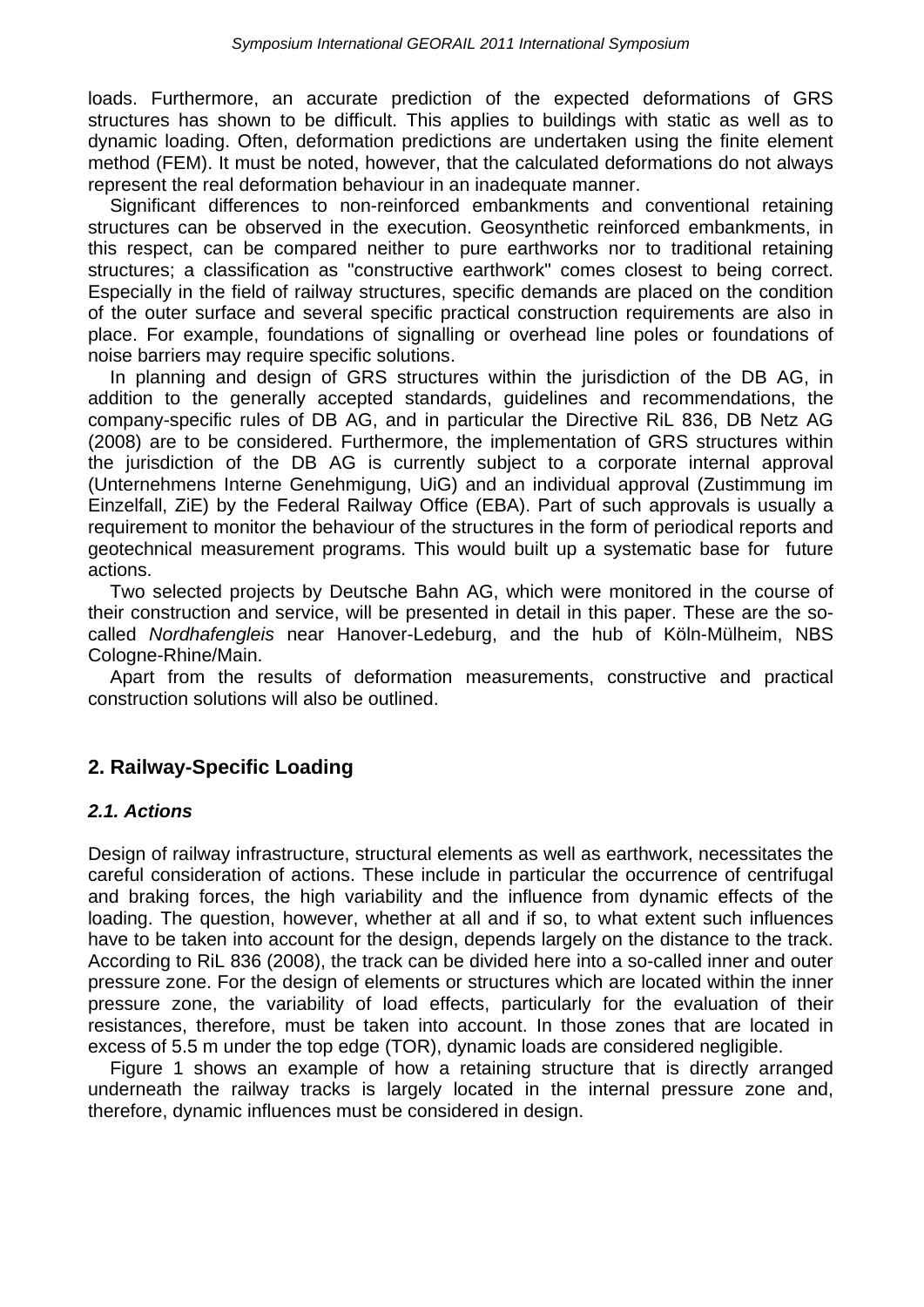

Figure 1. Definition of pressure zones, as in RiL 836, Module 836.2001 [1]

If, beyond the definition in RiL 836 (2008), a closer look is to be taken, depending on the actual characteristics of the dynamic loading, frequency, amplitude and load ratio R, additional criteria should be investigated. In the second edition of the EBGEO, DGGT (2010), different approaches concerning this are shown.

In the case of the buildings presented below, the design was based on static equivalent loads. Additional increase of the loading for consideration of the cyclic component was not applied due to the relatively low speeds according to the requirements of the UIG. In determining the resistance of the geosynthetic reinforcement, an additional reduction factor, A<sub>dyn</sub>, however, was taken into account, see Section 2.2.

### *2.2. Resistance*

Figure 2 shows an example of how the impact of dynamic loading on the design strength of geosynthetic reinforcement in Germany for rail routes has been considered thus far.



Figure 2. Definition of  $A_{\text{dyn}}$ 

Factor Adyn describes a reduction depending on the distance to the track system, which in addition to the reduction for creep rupture, installation damage, environmental conditions and connections, needs to be considered for the determination of the so-called design strength of the grid. The dependence of Adyn with depth is oriented on the results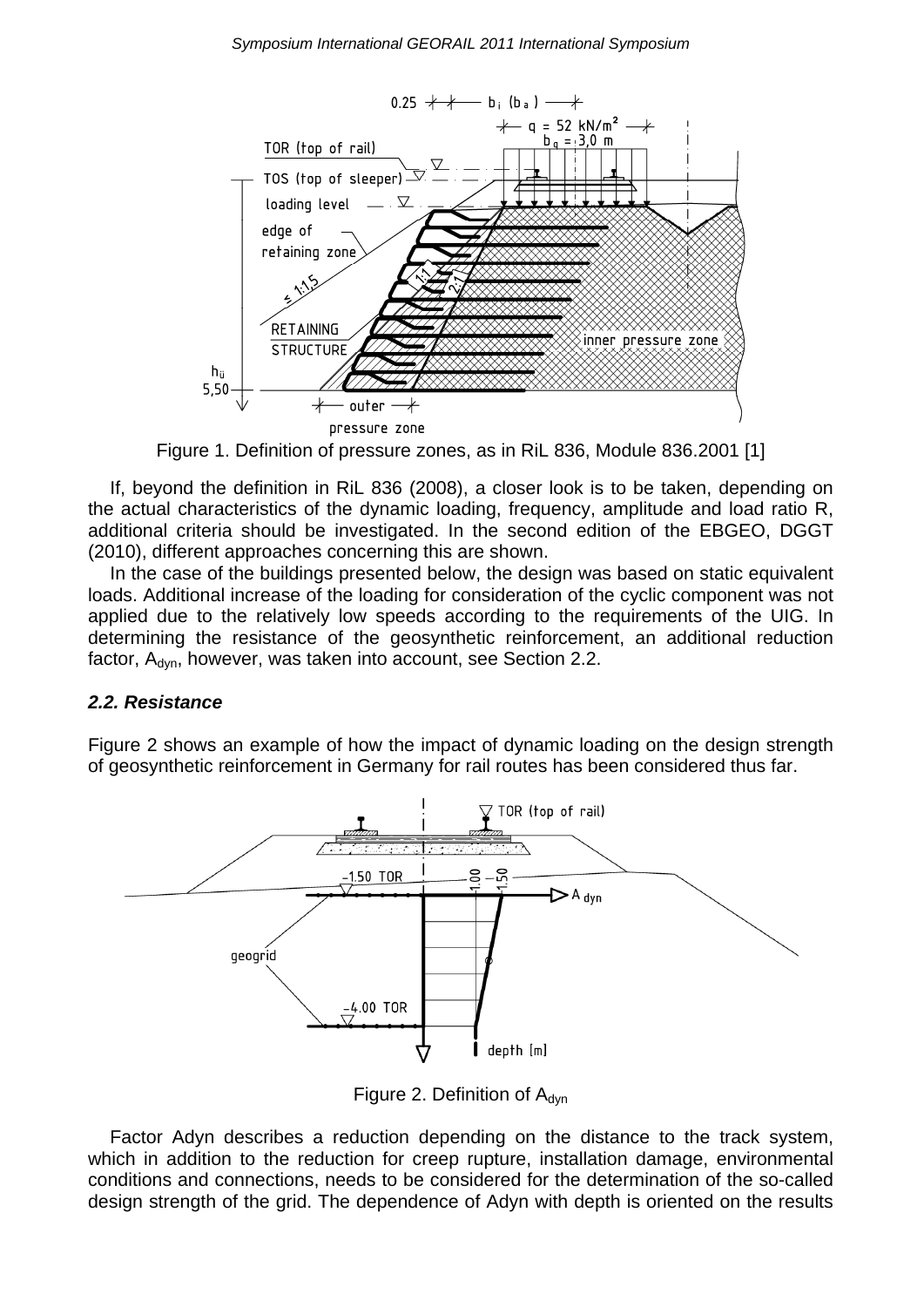of vibration measurements of existing railway embankments, the factor of the actual derating could not be indicated thus far. The currently used Adyn values, on account of initially missing experiment results, were therefore specifically determined and considered a conservative estimate. Recent studies on the mechanical behaviour of geosynthetic reinforcement under cyclic load, Zanzinger (2007), Retzlaff (2007), confirm this approach for typical train loads and speeds as being on the safe side.

In addition to material parameters at break, required for design of the ultimate limit state (ULS), the studies also investigated behaviour of the materials before rupture. Significant changes in the material, in particular the axial stiffness, which is required for calculation of displacements in the service ability limit state (SLS 2) or for applications where stiffnessdependent evidence is required for the ULS, were not found.

### **3. Experience with existing buildings**

#### *3.1. General information*

In favour of a more comprehensive presentation of measurement results, this publication foregoes a description of the general boundary conditions for the construction of the projects shown here.

It is, however, remarkable that both buildings, concerning geometry, facing and construction materials used (filling soil and geogrid reinforcement) are very similar. The design speeds and overall height in the Cologne-Mülheim project, however, are significantly higher than in Hanover Ledeburg. The dates of commissioning of the two retaining structures are about 10 years apart.

Table 1 and figures 3 and 4 show the most important key data of both buildings.

With the construction year of 1997, the construction project in Hanover Ledeburg counts among one of the first applications of GRS within the jurisdiction of the DB AG. The steep slope of the so-called *Nordhafengleis* thus provides first valuable systematic evidence concerning the construction and its deformation behaviour for a medium-term period of observation. The comparison of the two buildings shows how boundary conditions have evolved for the construction of a GRS (higher design speed and greater height of building) within the observation period of 10 years.

|                                  | Cologne - Mülheim                                                            | Hanover - Ledeburg                                                              |
|----------------------------------|------------------------------------------------------------------------------|---------------------------------------------------------------------------------|
| Vehicle / Category               | ICE / TSI: III (urban)                                                       | Cargo track (VW-Works)                                                          |
| Design speed                     | 60/80 km/h (max. 100 km/h)                                                   | ca. 40 km/h                                                                     |
| Height                           | ca. 8 m                                                                      | ca. 5 m                                                                         |
| Inclination                      | $57^\circ$                                                                   | $60^\circ$                                                                      |
| Facing                           | Green                                                                        | Green                                                                           |
| Subsoil                          | Sand / gravel                                                                | replacement with sand (0.5 m)<br>loam $(1.5 m)$<br>sand $(2 m)$<br>clay $(2 m)$ |
| <b>Fill-material</b>             | Fine and medium grain sand, SU*                                              | Gravel sand, G,s,u' (0/32) mm                                                   |
| Geogrid                          | Fortrac 80/30-20 (PET)                                                       | Fortrac 80/30-20 (PET)                                                          |
| commissioning                    | December 2007                                                                | April 1997                                                                      |
| Occasion for the<br>construction | Upgrading an existing<br>embankment for ICE traffic<br>(improving stability) | Widening of existing<br>embankment to create an<br>additional track             |

#### Table 1. Key data of reference projects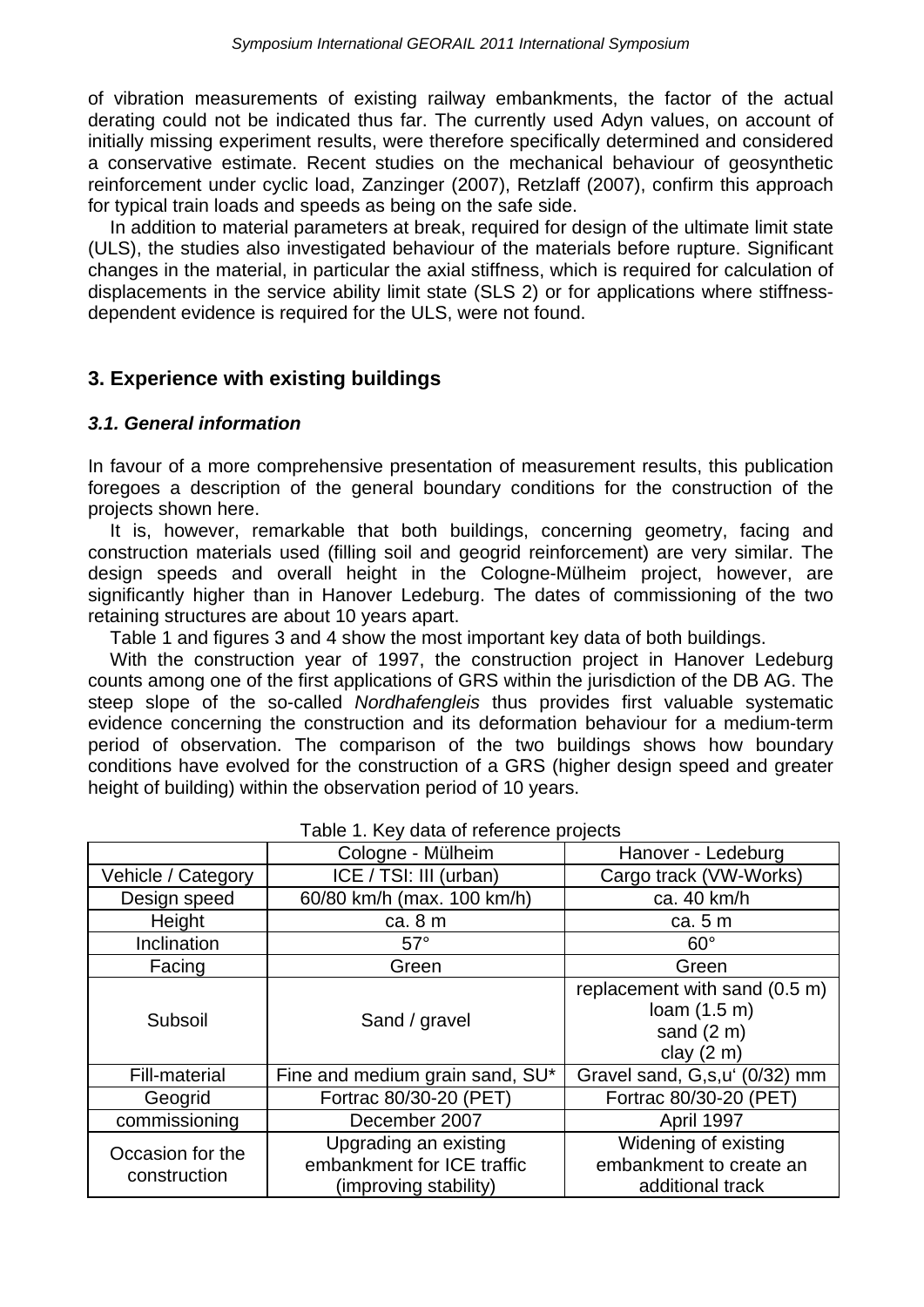

Figure 3. Hub Cologne-Mülheim, Typical cross-section measuring point MST1 and MST2





#### *3.1. Monitoring Hardware*

The motivation for geotechnical monitoring of GRS-structures was shown in section 1. As it allows conclusions, both concerning track position and related maintenance costs, as well as concerning any creep or location of potential rupture zones to be drawn, measurements of deformation, therefore, are of particular interest. To keep the costs for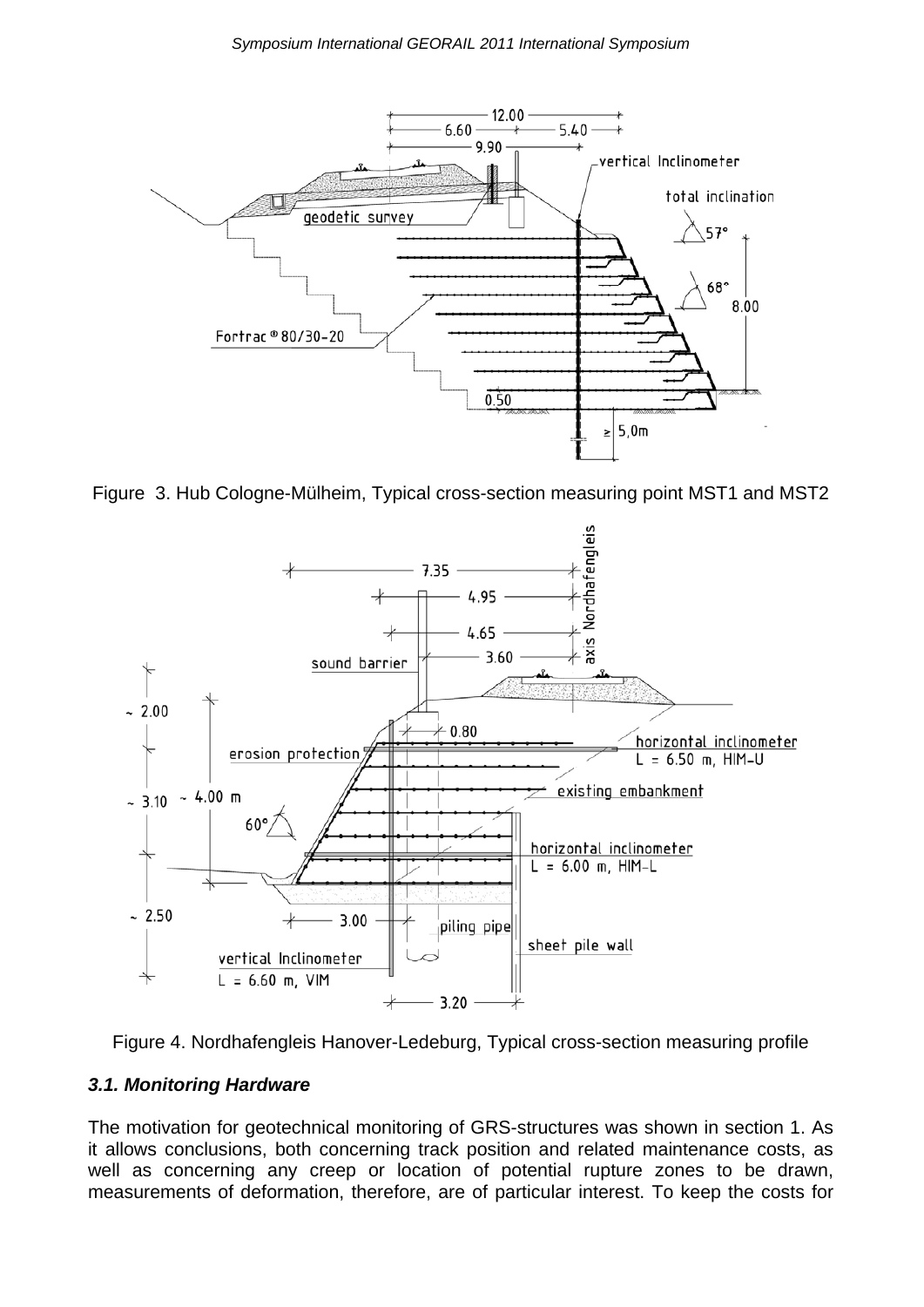monitoring within bounds, only geodetic measurements at the outer facing or inclinometers (vertical and horizontal) are often provided. Earth pressure measurements, strain gauges or geophones to record the dynamic effects are more likely to be used for specific problems.

For determining the horizontal deformation, for both cases shown below, vertical inclinometers were used. The evaluation of settlements was carried analyzing the readings of geodetic measurements of selected measuring pins and/or quality-based information about the maintenance of the tracks. In Hanover-Ledeburg, furthermore, two horizontal inclinometers were available at different heights.

#### *3.3. Measurement results Cologne*

In Cologne-Mülheim, accessing the inclinometer pipes and bolt measuring took place between late 2007 and January 2009, that is, about one year after commissioning of the structure.



Figure 5. Cologne-Mülheim, Vertical inclinometer, MST1

Since, both horizontal as well as vertical deformation behaviour did not differ significantly, only the results of one of the two monitoring sections that were set up, MST 1, will be shown representative for both sections.

Figure 5 shows the horizontal displacement of the inclinometer pipe perpendicular to the track axis relative to the reference reading for the date of the first, second and last follow-up measurement. The displacements are observed are less than 4 mm. Focusing on the increase of deformation over time, no uniform trend is identifiable; the deviations of the individual readings are rather within the bandwidth of the measurement accuracy of the chosen system. Including the geodetic surveying of the measuring bolt, as shown in Figure 3, the displacements vary for the entire observation period only in a range between a maximum of -1 and + 1.5 mm. Overall, the horizontal deformation is very small and, hence, to be considered uncritical.

A comparable conclusion can be drawn for the analysis of vertical deformation since no relevant vertical displacement could be identified in the period under consideration.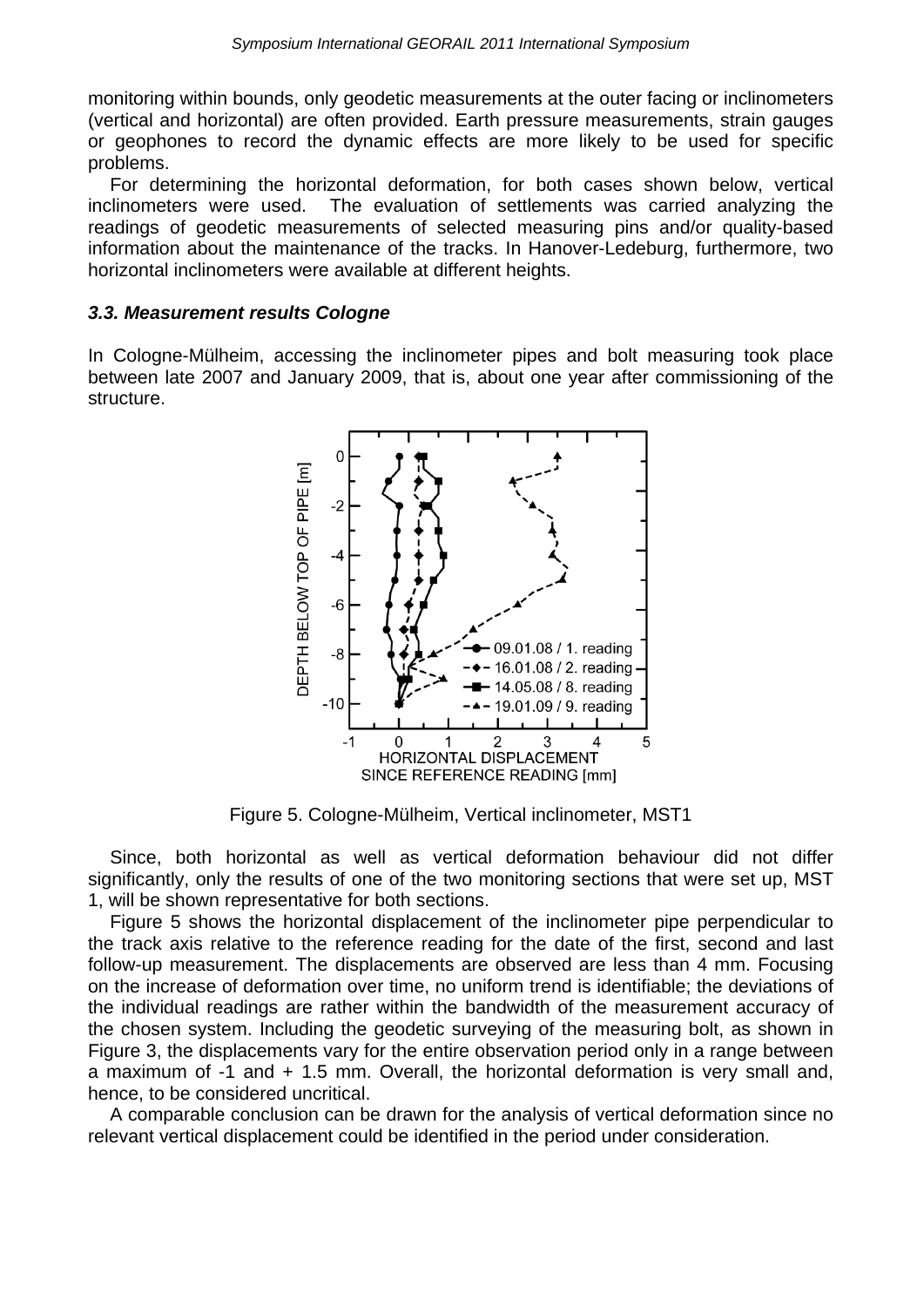#### *3.4. Measurement results Hanover-Ledeburg*

In the *Nordhafengleis* structure near Hanover-Ledeburg, accessing the inclinometer pipes took place between 1997 and 2000, thus over a period of three years after commissioning of the track. The position of the individual inclinometer pipes is shown in Figure 4, where "VIM", in the following graphs, means the vertical inclinometer, "HIM-U" the upper and "HIM-L" the lower horizontal inclinometer.

Figure 6 shows the horizontal displacement of the measuring pipe perpendicular to the track axis relative to the reference reading for the date of the first, second and last followup measurement. The overall deformation is less than 6 mm and, hence, to be considered uncritical. It should be noted also that the deformations and distortions in the base of the inclinometer do not return to zero. During the analysis of the available readings, this was taken into account by correcting the measured deformations on the basis of the geodetic survey. Regarding the increases of deformation over time, similar to the measurements in Cologne-Mülheim, it was not possible to establish a uniform trend; the deviation of readings, between subsequent measurements, are throughout within the bandwidth of the measurement accuracy of the system used.



Figure 6. Hanover-Ledeburg, Vertical inclinometer

Figures 7 to 9 show the vertical displacement of the measuring pipes relative to the reference reading always for the time of the first and second follow-up measurement and/or select positions for all follow-up measurements thus far (HIM-L). Accordingly, the maximum settlement at the foundation level of the GRS (reinforced zone) at the time of the last measurement, was about 30 mm, Figure 7. Extending the time-settlement curve shown in Figure 8, one may assume a total of vertical displacements in the order of 35 to 40 mm. This value is well within the range of the vertical deformation predicted in advance.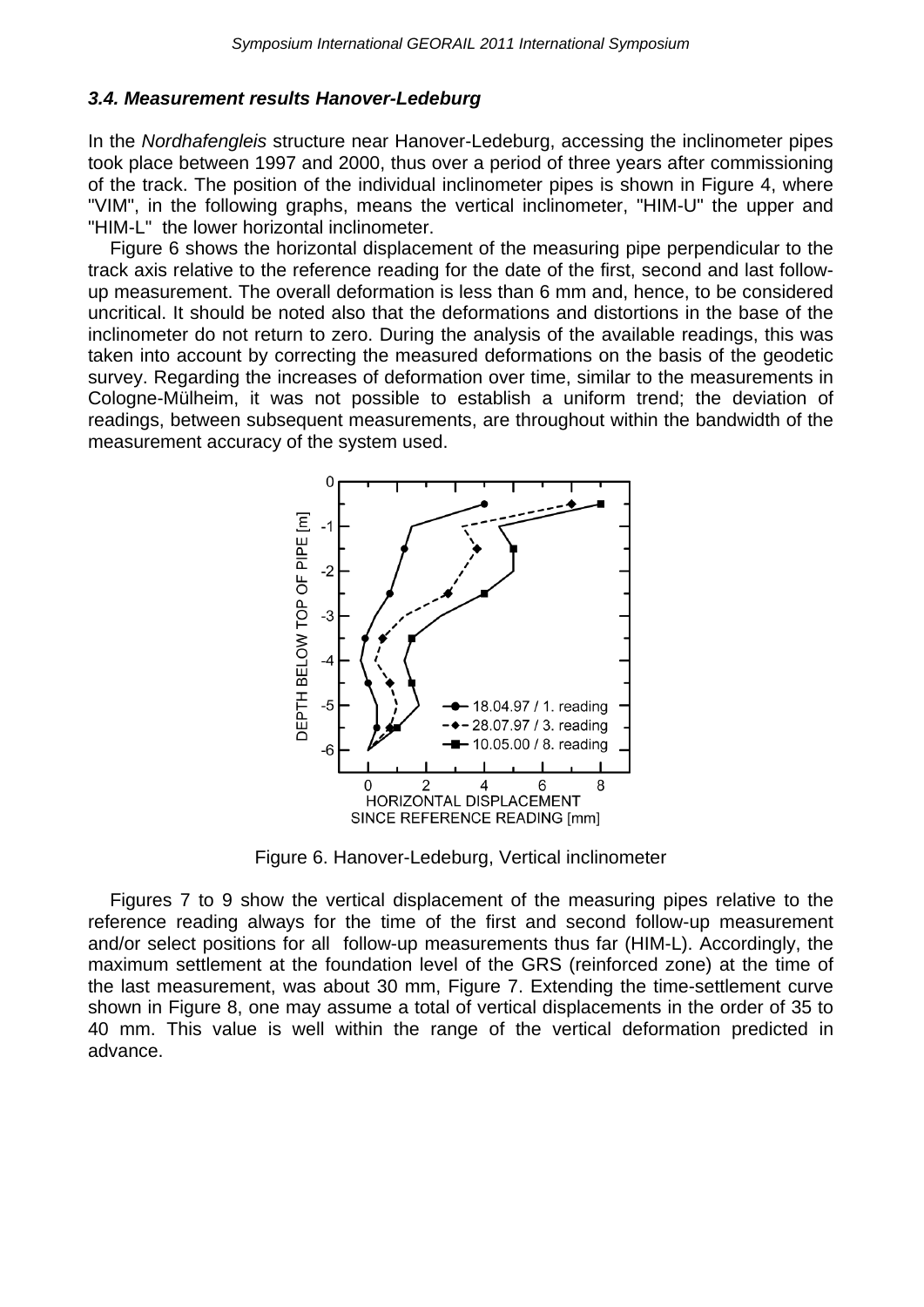







Figure 9 shows the deformation behaviour of the upper inclinometer, which extends through the reinforced sections down to the existing embankment, see Figure 4. The transition between geosynthetic reinforced retaining structure and existing embankment is at about 3.5 m distance from the channel head, see Figure 4. Within the reinforced section, there is a very uniform settlement behaviour to be observed; passing the transition to the existing dam, on the other hand, settlement clearly increases with increasing distance from the channel head. It thus shows that the deformation behaviour of the newly created geosynthetic reinforced retaining structure is significantly more favourable than that of the existing embankment.



Figure 9 Hanover-Ledeburg, upper horizontal inclinometer, displacements of the channel head have been taken into account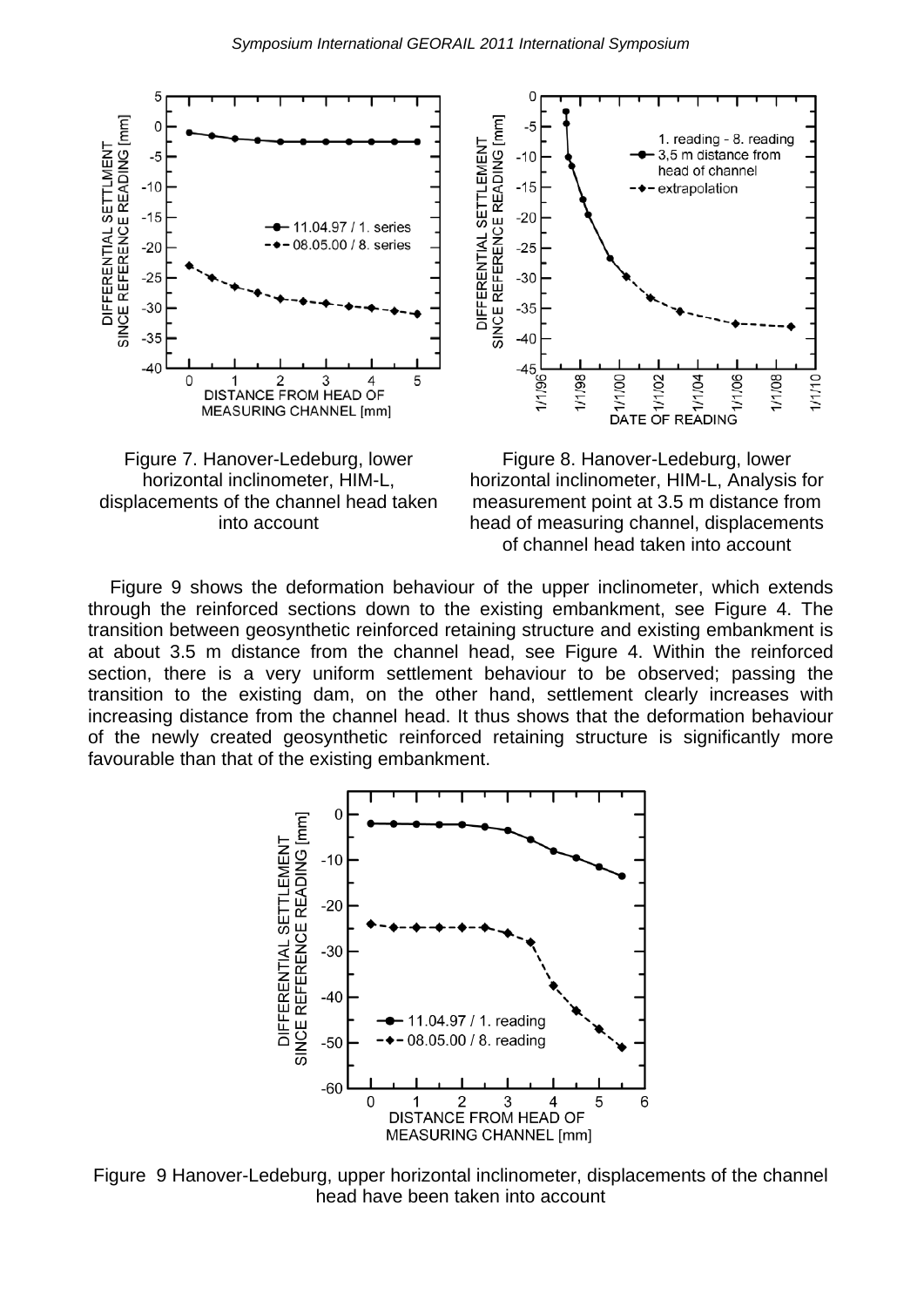### *3.5. Summary of monitoring results*

The analysis of the monitoring results of two geogrid reinforced retaining structures well comparable in terms of design and loading shows that the deformation behaviour of such structures has no abnormalities even under dynamic impacts due to rail traffic. The horizontal displacements perpendicular to the track axis do not exceed a magnitude of 1.5 mm (Cologne) and 5 ... 8 mm (Hanover).

The vertical deformation is characterized by the deformation behaviour of the soil below the retaining structure. In Cologne, due to the gravels and sands reaching down to greater depths being relative insensitive to settlement, and the years of preloading by the existing embankment, no settlement has been observed. In Hanover, however, settlement, even 3 years after commissioning, was not completely over. The measured deformations and its development over time are, however, well in line with expectations. Also in terms of track position, neither in Cologne nor Hanover, hence even after a periode of time of currently more than 13 years, no peculiarities were evident. The absolute deformation of the two structures under observation, hence, is within a magnitude acceptable to railway operations. Peculiarities which would allow for conclusions to be drawn concerning relationships between geosynthetic reinforced retaining structure and dynamic effects of its loading cannot be observed for the buildings under observation, even for great periods of observation (Hanover-Ledeburg).

### **4. Implementation**

### *4.1. Facing*

Besides the meanwhile well-documented load capacity of geosynthetic reinforced soil structures, questions concerning the design of the outer facing were often the reason for a rather restrained muted implementation of GRS within the jurisdiction of the DB AG. The requirements for the outer facing are diverse: on the one hand, the outer facing must protect the reinforced soil sections and the geosynthetic reinforcement from UV radiation, fire and mechanical destruction, on the other hand, it needs to fit into the environment and shall require as low maintenance as possible. In addition, the materials must meet the high demands of public transport in terms of durability; ease of handling during construction and low cost are something to be rather taken as a matter of course.



Figure 10. Front facing in the form of a wrap back structure

Initially, GRS structures were often designed in the form of a so-called wrap-back wall. The geosynthetic reinforcement was simply guided upward on the outside together with the soil filling and folded back, see Figure 10. Essential demands, in particular the protection of the reinforcement, do not appear to be met. Meanwhile, the market offers several options, however, for design according to requirements, e.g. systems such as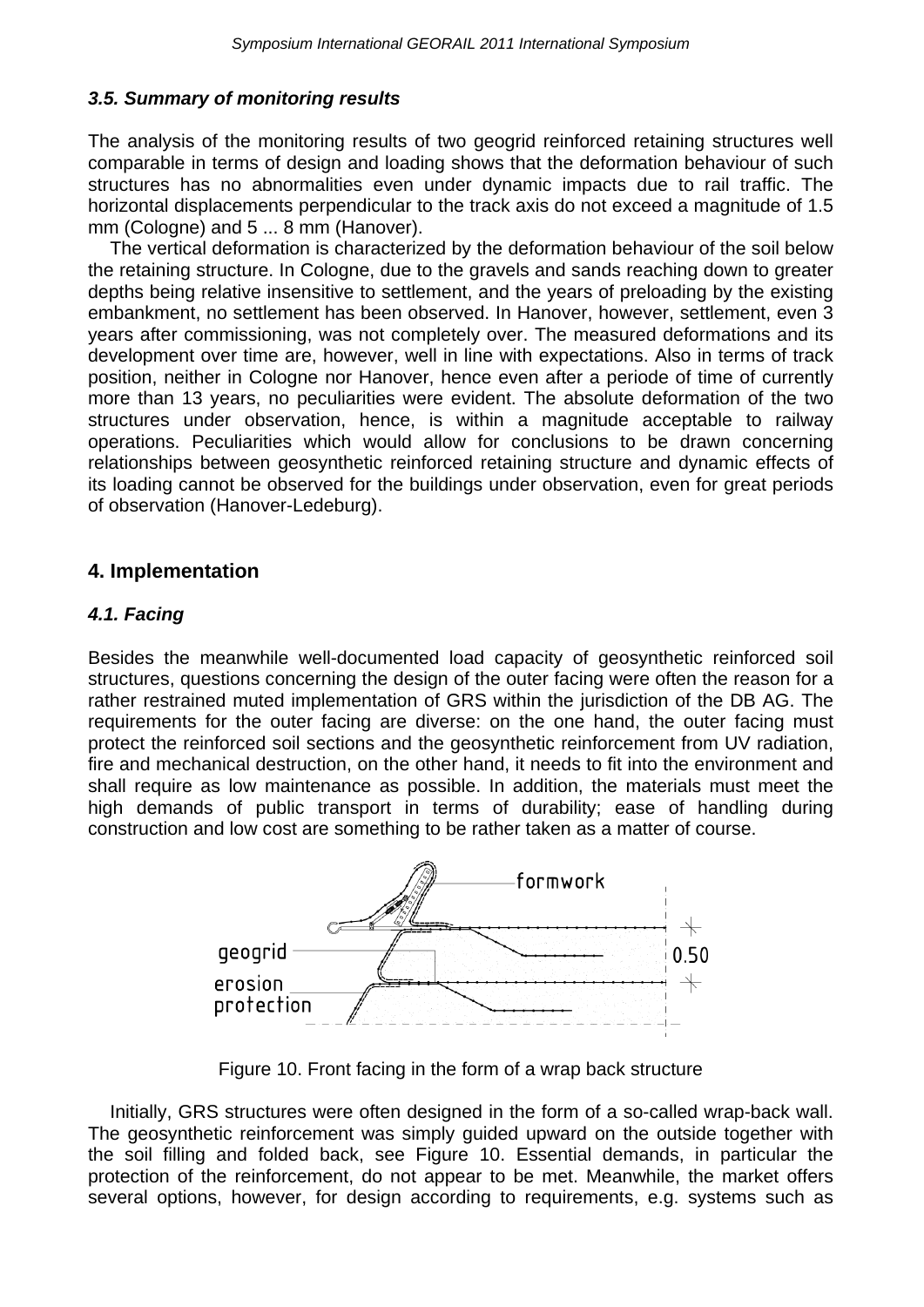Muralex (Huesker), Delta Green (Rothfuß) or Dynatex (Fränkische Röhrenwerke). Figures 11 and 12 show two possibilities that have been applied recently with rail projects and that meet the requirements of the RiL 836. A crucial difference between these new systems and the traditional wrap-back wall is in the separation, implemented as a result of the folding back of the geogrid, between the highly compacted fill-material and an exterior vegetation support.





Figure 12. Wrap-back wall with outer facing made of corrosion-resistant vegetation supports, System Delta-Green

Figure 13 shows that, in addition to detailed questions concerning structural design, for green walls very basic parameters, too, such as slope inclination and direction of the structure, may be crucial for successful planting. Both images show the same embankment, a really successful planting is, however, only present on the north side of the embankment.





Figure 13. Different success of vegetation depending on direction, inclination up to 60° (left=North; right=South)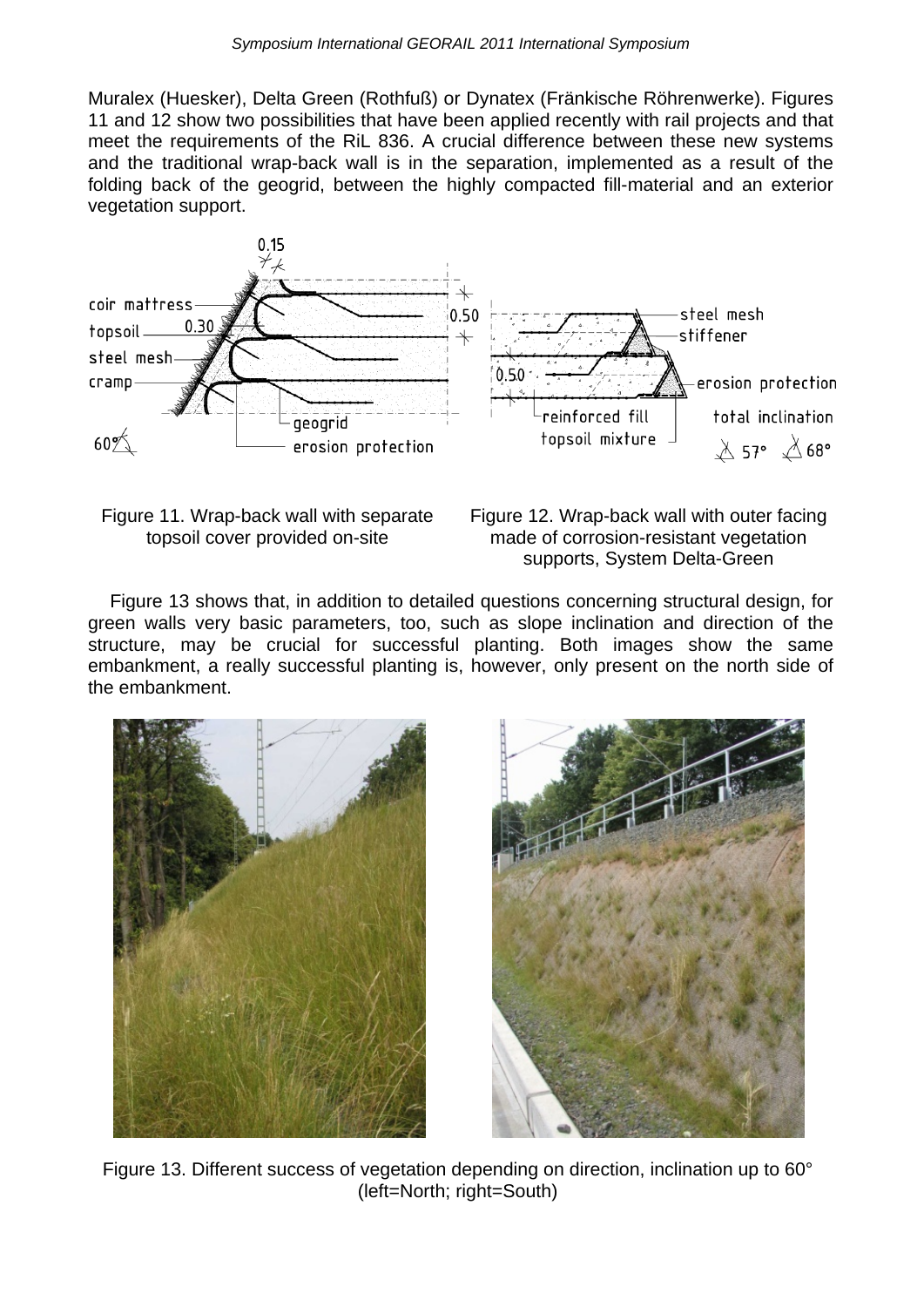To prevent such failures in planting, it is advisable, in the planning phase already, to consult a landscaping professional. Often the choice for (customized) location- specific seed mixtures or the use of evergreen ground covers can be a remedy already.

Similar experiences were also made with the GRS-structure in Hanover Ledeburg. The hydroseeding initially implemented there was subsequently supplemented by locationspecific planting.

#### *4.2. Sound barriers / pole and mast foundations*

In addition to the dynamic effects discussed in Section 2, foundation elements for signal poles and overhead line masts or noise barriers constitute another feature in the planning of GRS structures for railway embankments. If shallow foundations on top of the GRS structure do not make sense economically, the horizontal forces and bending moments must be transferred via the vertical elements, into or through the GRS structure, where required all the way into the existing foundation soil.

Figures 4, 14 and 15 show this procedure for the project in Hanover-Ledeburg. For the foundation of the sound barrier mounted on the GRS structure, empty conduits were initially rammed in. After completion of the GRS structure, these were then drilled and filled up with concrete. Material missing in the geosynthetic reinforcement due to the existence of the conduits were taken into account by a reduction of the geogrid design strength corresponding to the cutout width of the conduits.



Figure 14. Nordhafengleis Hanover-Ledeburg, site plan



Figure 15. Nordhafengleis Hanover-Ledeburg, construction

With regard to the stability and serviceability of both the sound barrier and the geosynthetic reinforced retaing structure, the foundation implemented in Hanover is a satisfactory solution; practically more advantageous, however, is the execution of the piles after completion of the GRS. Initial experience with prefabricated concrete piles show that the subsequent penetration of the geosynthetic reinforcement is not a problem for the GRS structure and its use is expected to increase in the future.